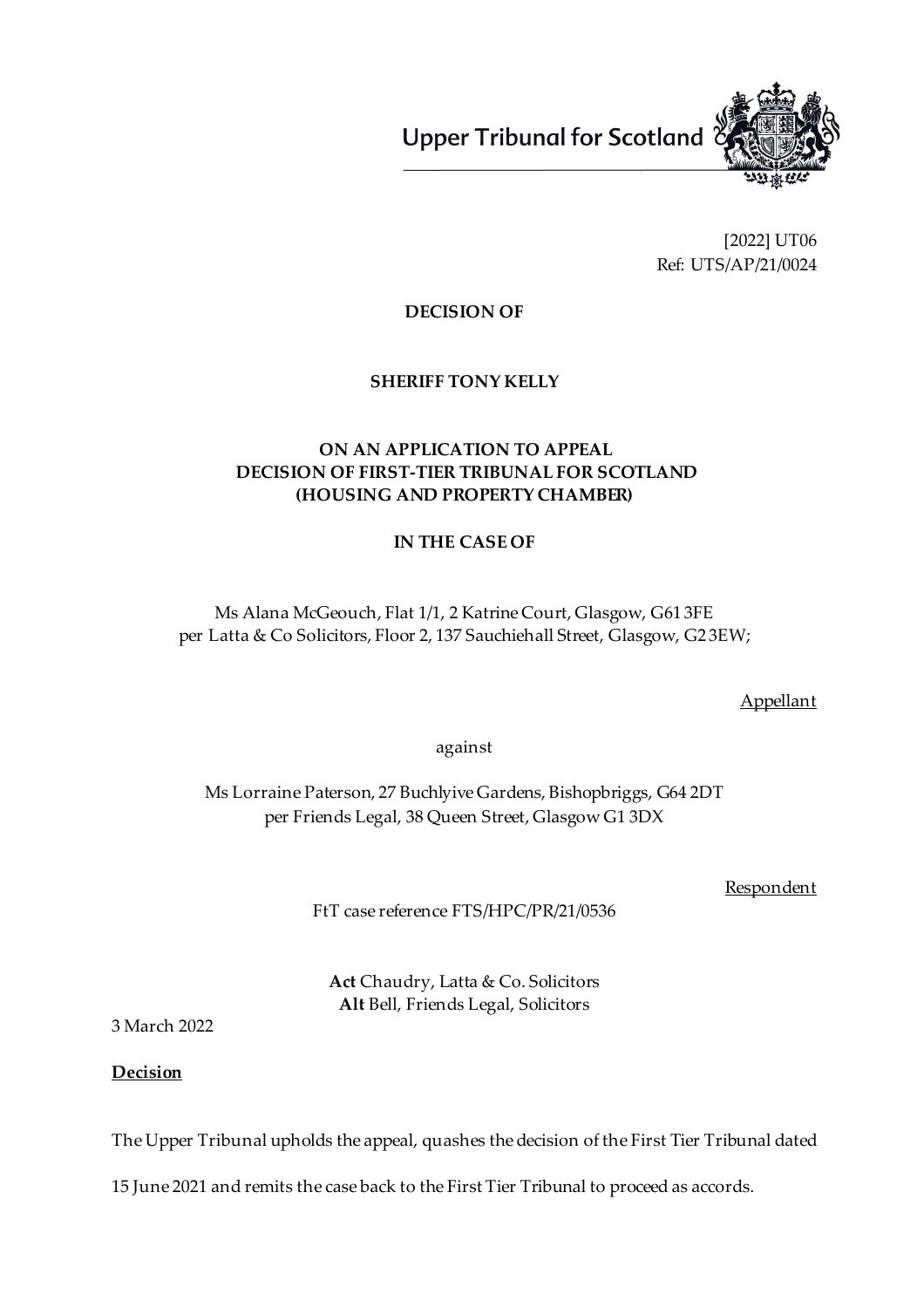## **Background**

[1] The respondents applied to the First Tier Tribunal ("FtT") for an order for payment on the basis of rent arrears and sums representing damage said to have been caused by the appellant to items within the property let to her. A case management discussion was assigned for 30 April 2021 at which the FtT issued directions to parties. Prior to the next case management discussion, both parties complied with those directions and lodged documentation – summarised by the FtT at paras. 12 – 20 of its decision. At the next case management discussion on 15 June2021, thelegal chair made a number ofobservations onthe submissions made by parties. The FtT heard from the parties' representatives and then proceeded to determine upon theapplication on thebasis that Rule17 ofthe First-tier Tribunal for Scotland Housing and Property Chamber (Procedure) Regulations 2017 ("the 2017 rules") permitted it do anythingat the case management discussion which couldbe done at ahearing – para.30.

[2] An application for permission to appeal on four separate bases was considered by the FtT, and on 28 July 2021 this was refused in its entirety. By decision dated 23 September 2021 the Upper Tribunal ("UT") granted the appellant permission to appeal three of her grounds of appeal.

## **Hearing: 21 January 2022**

[3] At the outset of the hearing of the appeal Mr Chaudry on behalf of the appellant sought a postponement of the hearing. Prior to the hearing, a similar application had been made on the basis of the non-availability of legal aid for the appellant. Mr Chaudry advised that his client's circumstances had changed since that previous application had been dealt with. She was now financially eligible for legal aid and an application for legal aid had been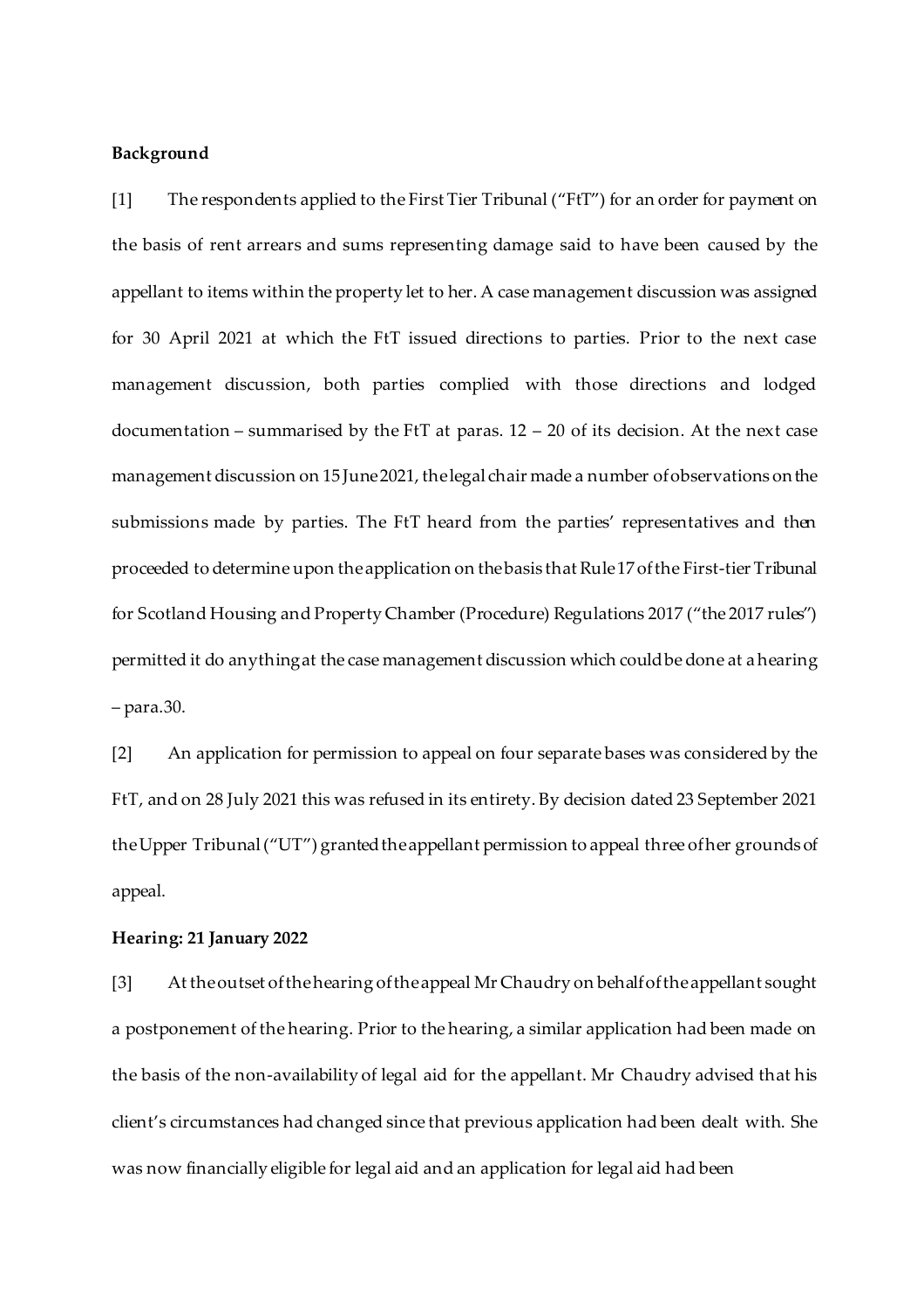submitted. That would be decided in the course of the next 4-6 weeks. Meantime Mr Chaudry had secured special urgency cover under the provisions of Regulation 18 of theCivil Legal Aid (Scotland) Regulations 1996 for his client. In proceeding without the benefit of a full civil legal aid certificate, Mr Chaudry was concerned that his client was not entitledto the full protection of a legal aid certificate and, in particular, would be unable to seek modification of any expenses awarded against her in terms of section 18 of the Legal Aid (Scotland) Act 1986. On behalf of the respondents, Mrs Bell acknowledged a lack of experiencein relation to the workings of the Legal Aid (Scotland) Act 1986. She opposed the motion on the basis that the hearing ought to proceed without delay.

[4] I decided to refuse the motion to postpone proceedings. It was necessary to progress matters in light of the relative age of the application and its subject matter. It was in the interests of parties that the hearing proceed rather than be delayed. The appellant's representative had secured legal aid cover to enable him to appear and to represent his client's interests at the hearing. The UT has limited powers on the issue of expenses.

[5] Mr Chaudry then referred to the availability of further evidence and referred to rule 18(4) of the Upper Tribunal for Scotland (Rules of Procedure) Regulations 2016 ("the 206 regulations"). The respondent objected to this application on the basis that she had not sight of the material referred to and had not been able to obtain instructions. In light of the grounds of appeal on which permission to appeal had been granted it was unlikely that the UT would have to embark upon a fact finding role.

[6] I decided to refuse the application for the UT to consider this further evidence *in hoc statu*. Rule 18(4) of the 2016 regulations provides that:

"(4) Fresh evidence may only be led in an appeal if the Upper Tribunal is satisfied—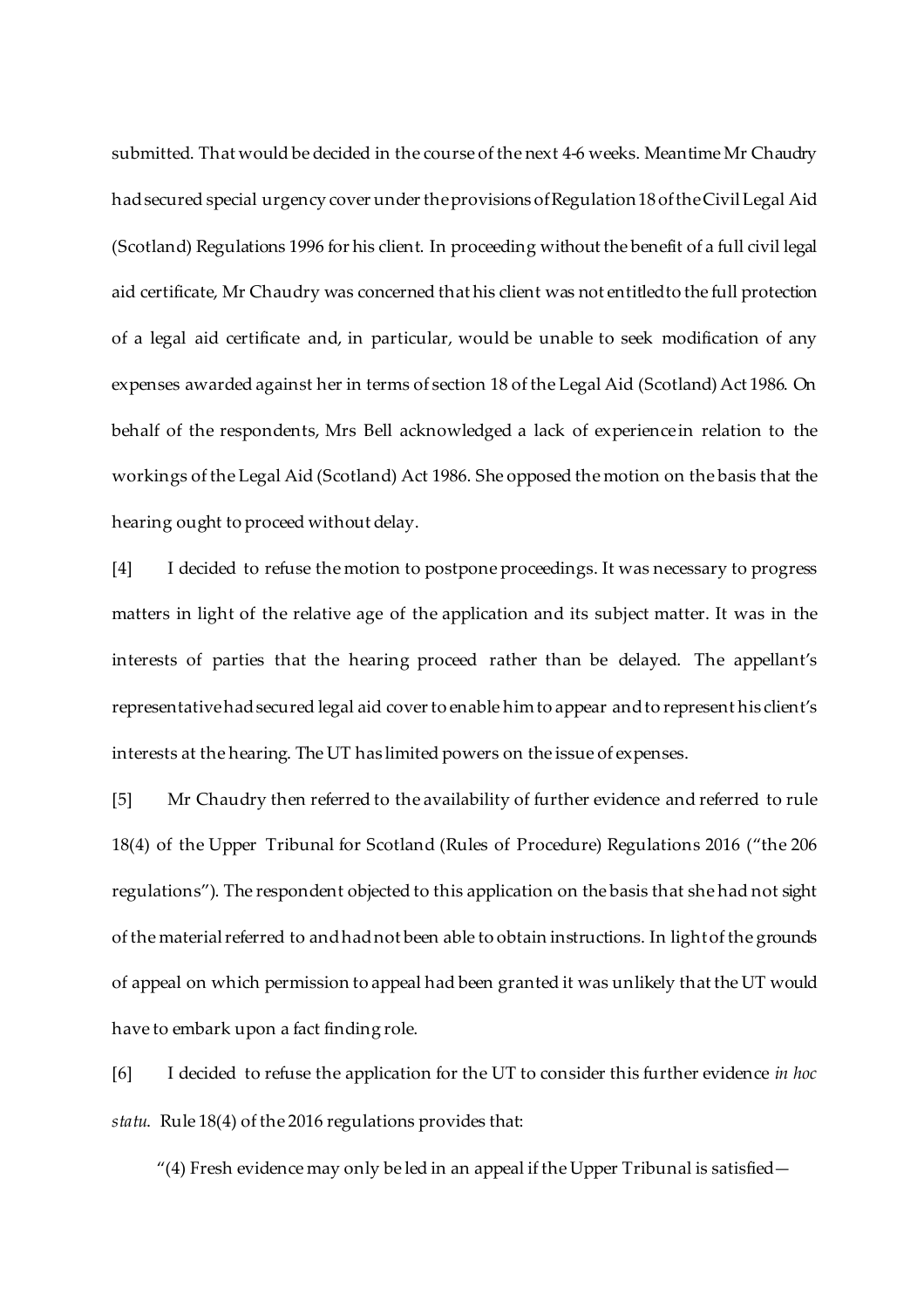(a)that the evidence—

(i)couldnothavebeen obtainedwith reasonablediligenceat theFirst-tier Tribunal stage; (ii)is relevant and will probably have an important influence on the hearing; and (iii)is apparently credible; or

(b)that the interests of justice justify the evidence being led."

[7] It appeared that the material referred to by Mr Chaudry related to supplementary information that may have been available to the FtT if it had dealt with his application. This is focused in ground of appeal number 1. It was unfortunate that the material was not lodged with the UT and not intimated upon the respondent prior to the hearing of 21 January 2022. For present purposes, it was difficult to envisage circumstances where, in deciding upon the grounds of appeal, the UT would require to consider any further material. In the event I had to consider additional evidence in order to determine the appeal, the matter could be revisited.

*Appellant's submissions*

[8] In relation to ground of appeal number 1, regarding the FtT's refusal to allow additional evidence to be led, Mr Chaudry referred to paragraph 29 of the FtT decision which states:

"Mr Chaudry said that there was a possibility that he might be able to obtain from the Respondent some further photographic evidence, but the Tribunal decided that, as the Parties had had ample time, following on the Tribunal's clear Directions of 13 May 2020, to provide any documentation on which they intended to rely, it was not prepared to permit a further continuation."

[9] In Mr Chaudry's submission, an application was made to the FtT to allow documents to be lodged though late. This appears to have been dealt with by the FtT on the basis of refusing a further continuation of the application or hearing. The relevant applicable procedural rules were rules 21 and22 of the 2017 rules. The FtT didnot deal with the applicationto allow the documents to be lodged though late and did not determine upon whether there was a reasonable excuse tendered – rule 22(2), (if dealt with as a failure to respect the time limit); or good reason for the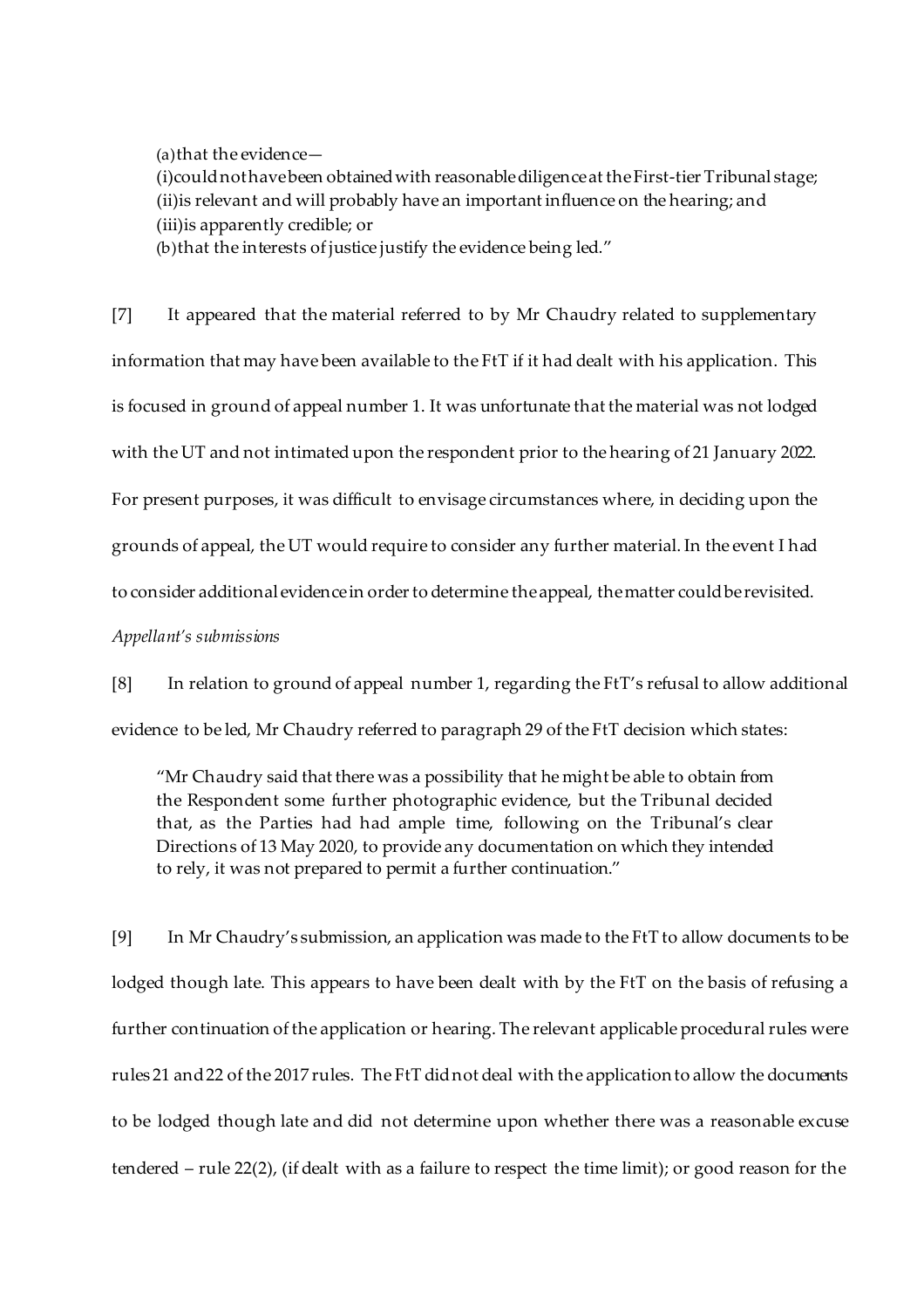omission – rule 21(3), (if dealt with as an application to lodge documents though late). In Mr Chaudry's submission this was a clear error or law which had a material bearing on the FtT's determination.

[10] In relation to ground of appeal number 3, Mr Chaudry submitted that it was trite when there was dispute as to fact the matter should be considered at an evidential hearing. He referred to *Sheriff Court Practice,* Macphail 3rd Ed, paragraph 31.142 which envisaged that when there were disputed issues of fact these would be resolved at a diet of proof. On the basis of the evidence and submissions considered by the FtT in its decision at paragraphs 30 *et seq,* the failure to assign an evidential hearing was a clear and obvious error upon which the appeal should be allowed.

[11] There were a lack of appropriate findings in fact. No opportunity had been afforded to the parties for the FtT to hear their direct evidence. This failure to accord parties the most basic principle of naturaljustice was especially important where there were significant factual disputes between them. To proceed to decide a case without affording parties an opportunity to give their own account amounted to an error in law. Anticipating the respondent's submission, Mr Chaudry then referred to paragraph 30 of the FtT's decision where it is recorded that it had the "information and documentation it required to enable it to decide the application without ahearing". Mr Chaudry saidthatthere was further material andrelevant evidence available that would have been ledat an evidentialhearing (hadone been assigned). The material upon which the FtT proceeded to decide the case was not sufficient.

[12] Mr Chaudry then referred to the overriding objective as provided for by rules 2(1) and (2) of the 2017 regulations. There was a failure in dealing with the proceedings with the flexibility called for – rule  $2(2)(b)$ . In relation to rule  $2(2)(c)$ , in light of the appellant's mental health there wasa failure to ensure that parties were placed on an equal footing procedurally. The appellant's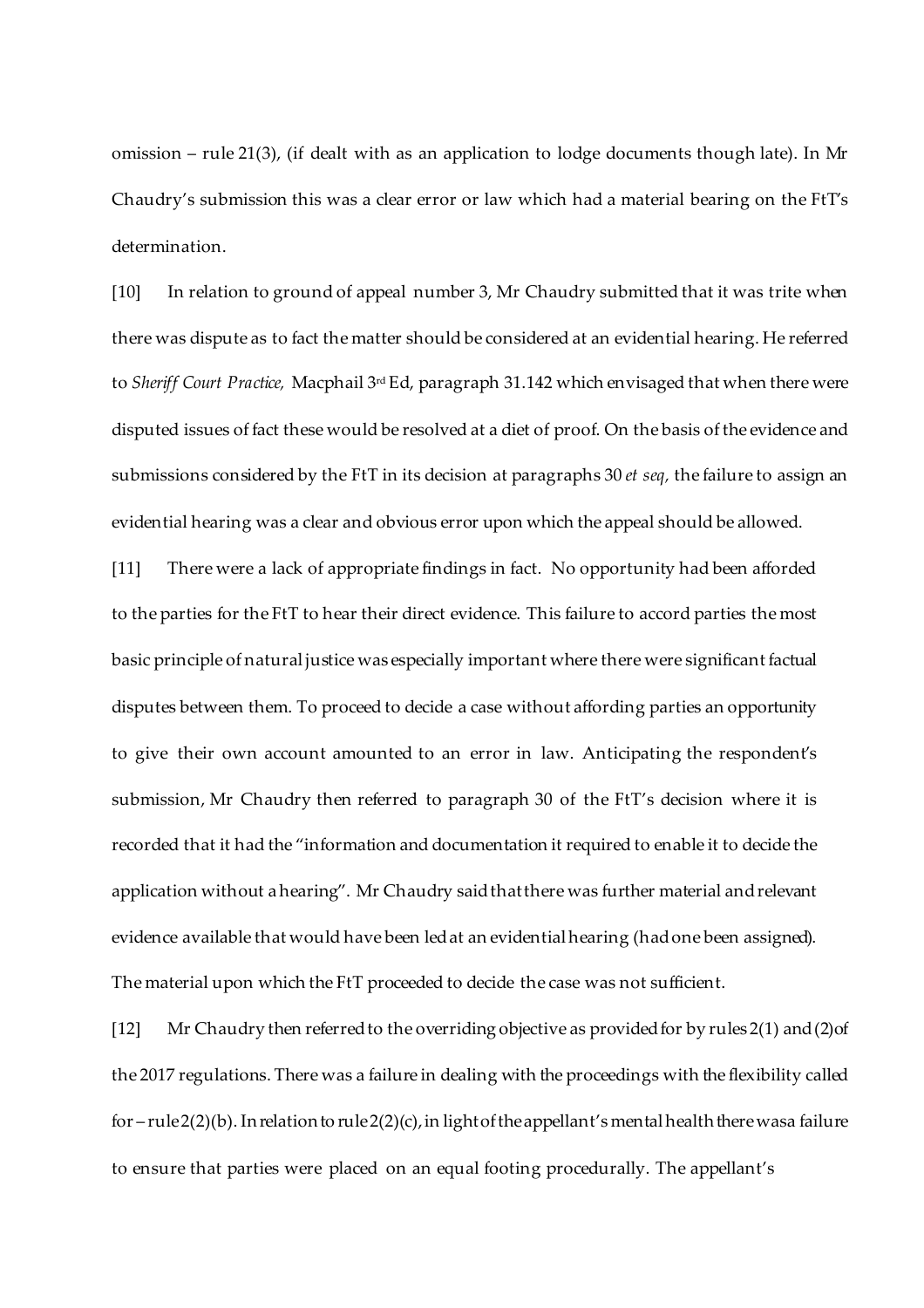mental health was raised in the course of the hearing and was referred to by the FtT at paragraph 33 of its decision. Mr Chaudry submitted that the determination fell short of the spirit of the overriding objective. Any delay, for example in assigning a further hearing, was justified on the basis ofrule 2(2)(e) of the 2017 rules to allow a proper consideration of the issues.

[13] In relation to ground of appeal 4, Mr Chaudry referred to paragraph 39 of the FtT's decision and criticisms made of the applicants and further efforts that they ought to have made. This had echoes in similar criticisms at paragraph 42 about an inspection that should have been carried out. These were the sort of issues that parties would have expected to have been canvassed at an evidential hearing. Mr Chaudry observed that the respondent had acknowledged that the tenant complained a number of times regarding the state of the property and accepted that no inspection had been carried out at the property. This was the sort of issue that ought to have been canvassed at an evidential hearing.

[14] Mr Chaudry referred to section 47 of the Tribunals (Scotland) Act 2014 in relation to thepowers oftheUT upon disposal ofan appeal. Hemoved theUT to quash thedetermination and to remit the cause back to the FtT. He reminded the UT of the procedural rules applying in relation to expenses – rule 12 of the 2016 regulations and rule 40 of the 2017regulations. He contended that the unreasonableness of the respondent's conduct was in failing to recognise, especially when permission to appeal was granted, that there wereobvious grounds ofappeal.

## *Respondent's submission*

[15] Mrs Bell was not the solicitor who conducted the FtT proceedings. She was unable to comment upon Mr Chaudry's submission, made in the course of his presentation of ground of appeal 1, that hehadsoughtleaveoftheFtT to lodgedocuments thoughlate. Sheconcentrated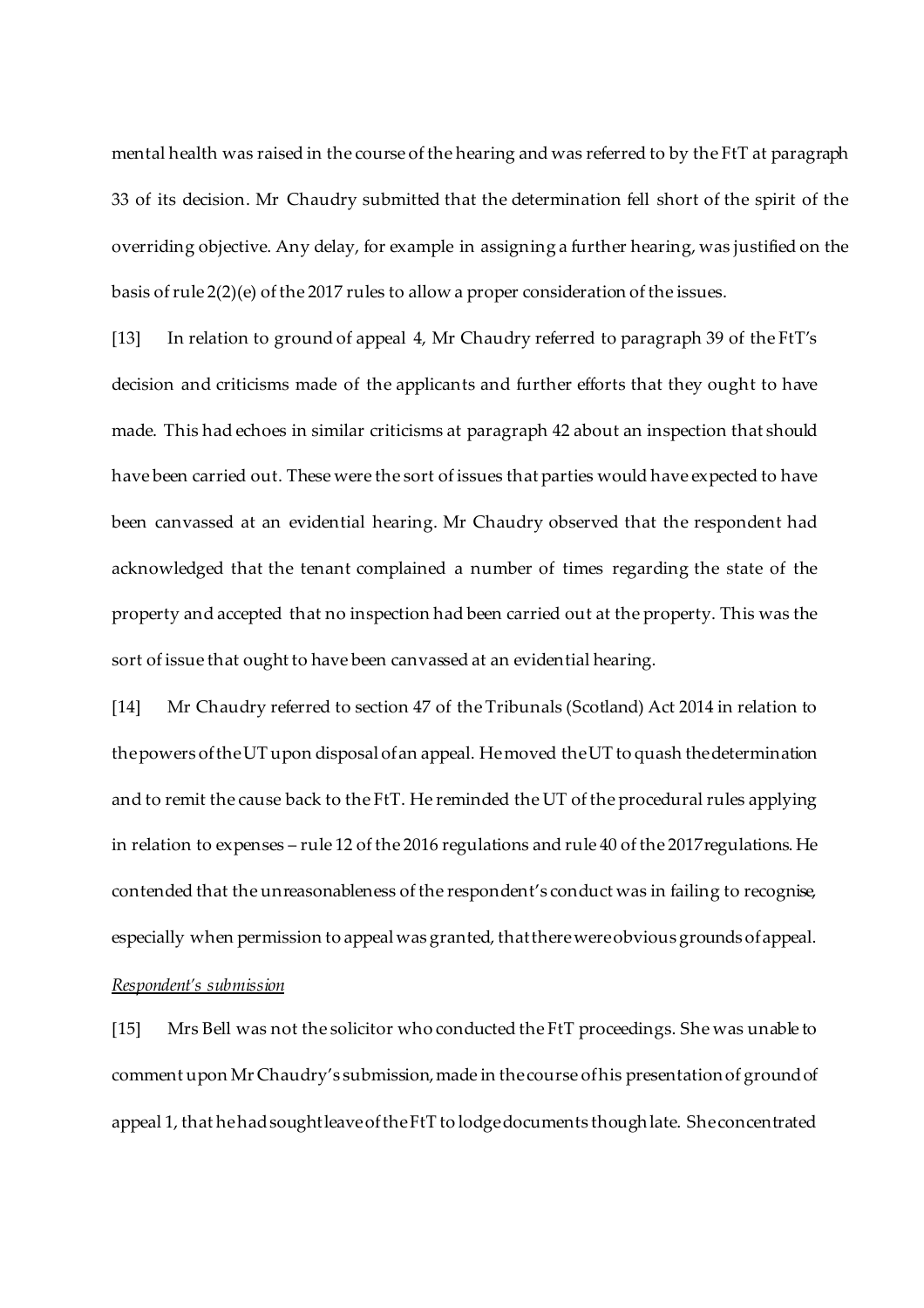her submissions upon whether there was good reason such as would justify the FtT allowing this application. She pointed to the detailed directions made at the conclusion the first case management discussion, see paragraphs 9 and 10 of the FtT decision. A fair reading of paragraph 29 was that there had been ample time for the appellant to comply with those directions and that no further time was being granted. She fairly conceded that there was no express recognition in the decision of either of the procedural rules which may have governed Mr Chaudry's application.

[16] As regards thepossibility ofa reasonableexcuse(rule22(2)) or goodreason(rule21(3)), the appellant's representative had mentioned that the appellant's mental health and the potential debilitating effect upon her ability to handle her affairs. It was not explained to the FtT beforeeither case management discussions whatit was abouttheappellant's mentalhealth that had hampered her in instructing her solicitor to lodge documentary productions on time. This, it was said, could not amount to an error of law because the material was not presented to the FtT. If her mental health difficulties were significant enough to impact upon her ability to instruct her solicitors properly that would be expected to be vouched in a medical report, and the position fully explained to the FtT. Any failing in this regard was not of the FtT's making but rather of the appellant and her representatives.

[17] In connection with ground of appeal 3 parties were afforded an opportunity to make submissions. There was sufficient material to enable the FtT to proceed to make the determination that it did. The possibility of further information was not sufficient to vitiate the decision. The duty was upon the solicitor to properly prepare and present the case. Reference was made to *Wilson v Fife Properties* [2021] UT 28 and the decision of SheriffRoss at paragraph

9.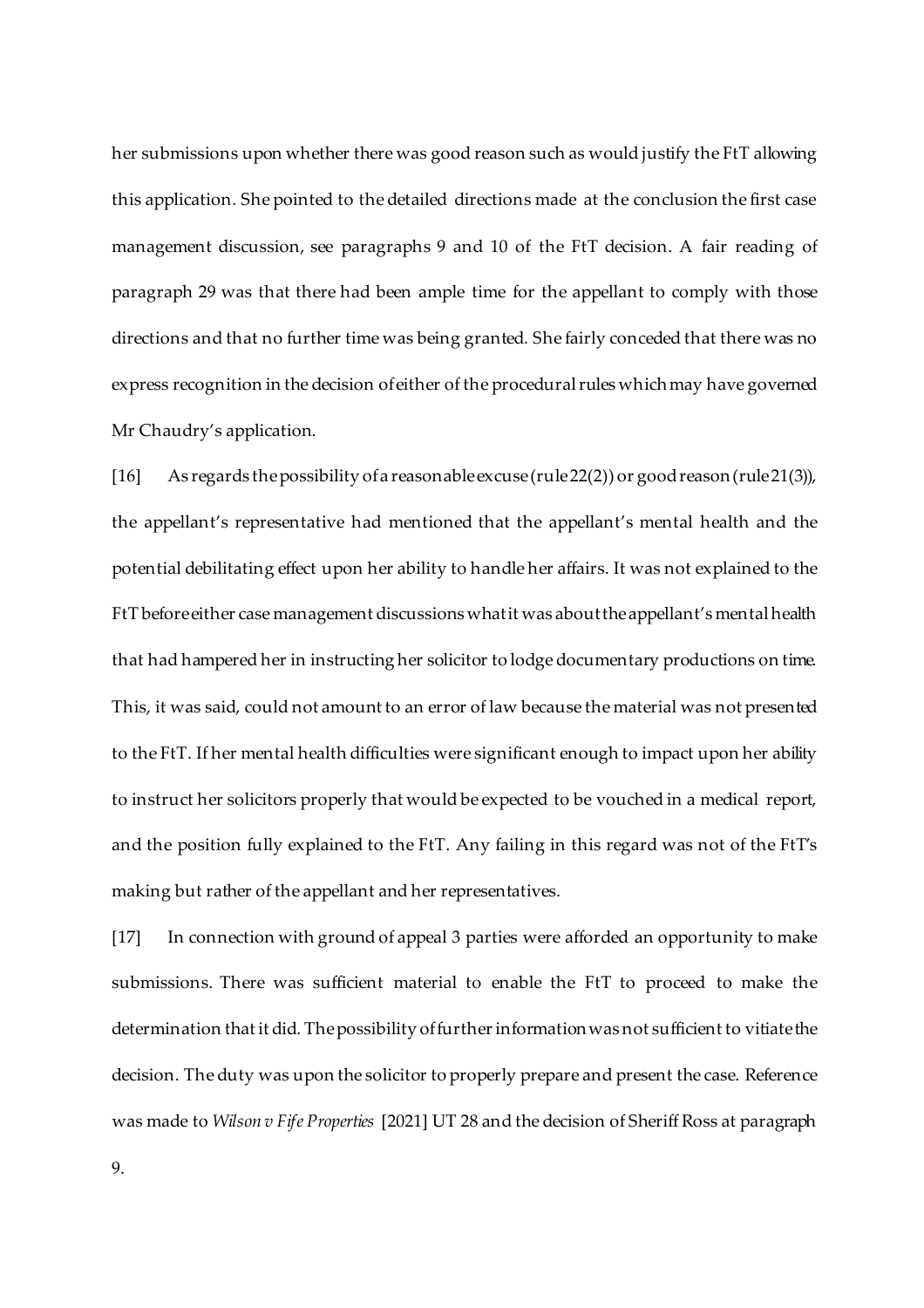[18] Turning to ground of appeal 4, Mrs Bell said that although reliance was placed by the appellant upon therespondent'sacknowledgement thatcomplaints weremade about thestate of the property, that did not equate to an acceptance that there were defects within the property. Mrs Bell contended that there was no evidence before the FtT to support the issue raised by the appellant's representative. The onus was on the appellant to provide evidence to substantiate the position in relation to the state of the property. The emails lodged did not sufficiently meet that requirement. There were photographs produced but the further photographs referred to were not produced.

[19] The overriding objective in rule 2 of the 2017 rules was complied with. There was no obligation upon the FtT to intrude upon the presentation of the appellant's case. An opportunity was afforded to the appellant to produce further evidence. She did not avail herself ofthat opportunity. That didnot leadto any breach in theapplication oftheoverriding objective.

[20] In relation to rule  $2(2)(c)$  of the 2017 rules, the appellant was represented throughout the proceedings at both case management discussions. The requirement to ensure that the parties are on an equal footing is of some moment when a party is unrepresented. It cannot be said in the particular circumstances of this case that parties were on an unequal footing. The respondent moved the UT to refuse the appeal.

## **Decision**

[21] At the case management discussion convened on 13 May 2021, the FtT identified the areas of dispute between parties and invited submissions about documentary productions to be lodged with the FtT. It concluded by assigning a further case management discussion and making certain directions. This case management discussion appears to have proceeded in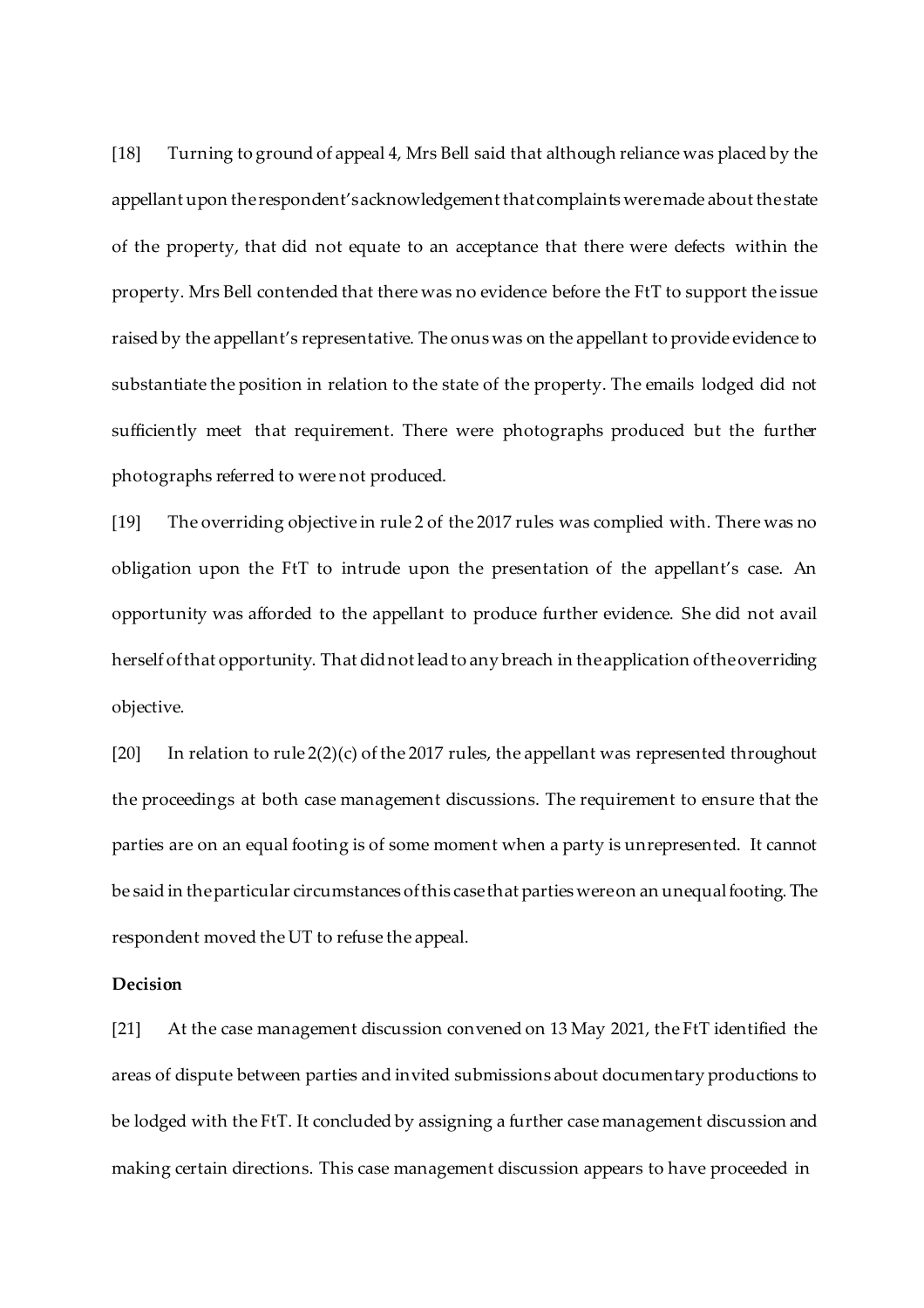accordance with the procedural rule governing case management discussions, namely rule 17 of the 2017 rules. At paragraphs 12-20, the FtT notes the documentary and other production lodged by parties and summarises these.

[22] The second case management discussion of 15 June 2021 proceeded somewhat differently. This is dealt with at paragraph 21 *etseq* of the FtT decision. At the outset, the legal chair appears to have made a number of rulings – the FtT would not consider (i) the issue of whether the respondent charged an illegal holding deposit, and (ii) the question of wrongful eviction.

[23] From paragraph 23 onwards, the FtT deals with the material before it. It made a ruling that there would be no determination on whether the repairing standard was met. The appellant's motion for the FtT to inspect the property was refused and reasons are provided in this regard. This was the subject of a separate ground of appeal which was refused permission to progress further.

[24] The issue of a check out inspection, described by the FtT at para. 23 as "empirical evidence", was raised with the appellant's representative. The appellant's representative appears to havemade submissions about thecheckoutreport not being independent evidence. A discrepancy in the appellant's accounts was raised at paragraph 24, together with an observation that a formal inspection had not been carried out. A written report was not available. The respondent's representative put forward her clients' position regarding dampness in the property. At paragraph 26, FtT records that no further submissions were made in relation to dampness.

[25] At paragraph 27 the FtT records the competing positions of parties in relation to the landlord's application to recover the cost of a new cooker. At paragraph 28, the FtT notes the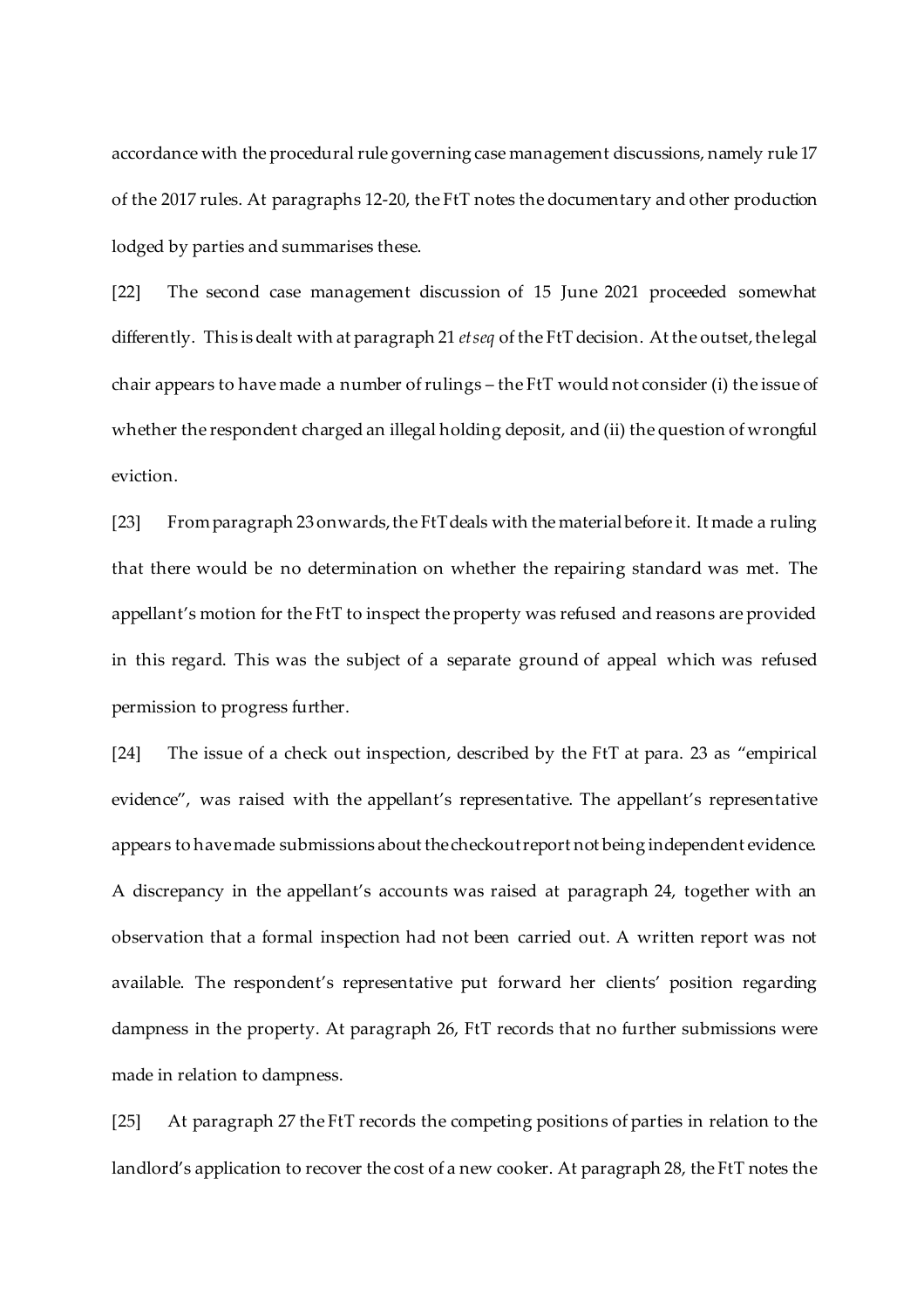competing position of the parties in relation to floor covering referring to the representatives' submissions of their respective clients' positions. The respondent's representative framing of the issue for the Tribunal, at paragraph 28, is: "to determine whether the [appellant's] explanation [for the state of the floor covering] was reasonable".

## *Ground of Appeal 1: Refusalto allow the appellant additional time to lodge additional evidence.*

[26] At paragraph 29 of its decision, the FtT concludes its narration of what occurred before it at the case management discussion. Mr Chaudry, at the hearing before the UT, indicated that he had sought leave to lodge additional evidence. He contended that either rule 21 or 22 of the 2017 rules had application. Mrs Bell for the respondent was not in a position to assist on what motion was made before the FtT.

[27] The basis upon which the FtT proceeded to deal with the appellant's motion is not made explicit. Its decision is noted as a refusal "to permit a further continuation". But this was not what was sought. If it was an application to allow a document to be lodged late, in terms of rule 22(2) the FtT "must be satisfied that the party has a reasonable excuse". All the FtT recorded in relation to refusing the request is that ample time had already been allowed to parties to comply with the direction of 13 May 2020.

[28] It is doubtful thatrule21 governs whatwasdoneat this stageofthe proceedings. This rulerelates to the powers of the FtT torequire production ofevidence and the procedure to be employed in this regard. It is not clear that rule 22 has application either. This relates to the lodging of documents for a hearing notified under rule 24(1).

[29] The case management discussion convened on 14 June 2021 was notahearing interms of rule 24. Whatever rule was relevant for dealing with the application by Mr Chaudry no consideration was given to it. Instead the FtT stated that ample time had already been afforded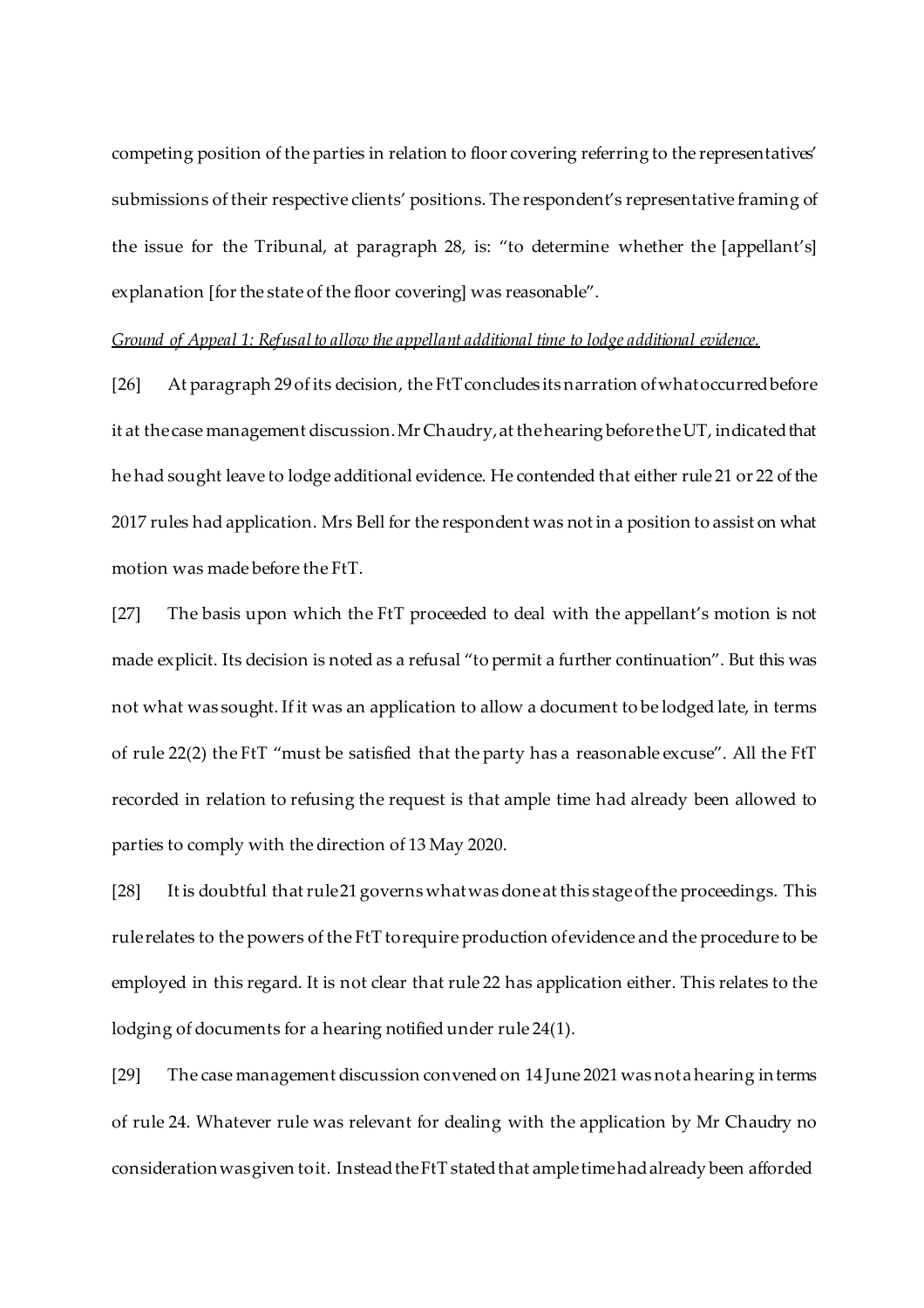to the appellant. There was no assessment by the FtT of any explanation for the document not being available.

[30] The matter is further complicated in that parties at the case management discussion were of the view that the hearing was governed by rule 17. That was not an unreasonable assumption for them to make. At the conclusion of the case management discussion, the FtT advised parties, without prior notice and without inviting any submissions on its proposed course of action, that it was intending to make a decision without further procedure.

## *Ground of Appeal 3: Evidential hearing*

[31] The FtT did not assign a hearing to take place in terms of rule 24. At paragraph 30, the

only assistance provided by the FtT to explain or justify that course of action was that it had

power to make a decision and that it was satisfied that it had the necessary information "to

enable it to decide the application without a hearing".

[32] Rule 17 of the 2017 rules, dealing with case management discussions, provides as follows:

"Case management discussion

17.—(1) The First-tier Tribunal may order a case management discussion to be held— (a)in any place where a hearing may be held;

(b)by videoconference; or

(c)by conference call.

(2) The First-tier Tribunal must give each party reasonable notice of the date, time and place of a case management discussion and any changes to the date, time and place of a case management discussion.

(3) The purpose of a case management discussion is to enable the First-tier Tribunal to explore how the parties' dispute may be efficiently resolved, including  $by$   $-$ (a)identifying the issues to be resolved;

(b)identifying what facts are agreed between the parties;

(c)raising with parties any issues it requires to be addressed;

(d)discussing what witnesses, documents and other evidence will be required;

(e)discussing whether or not a hearing is required; and

(f)discussing an application to recall a decision.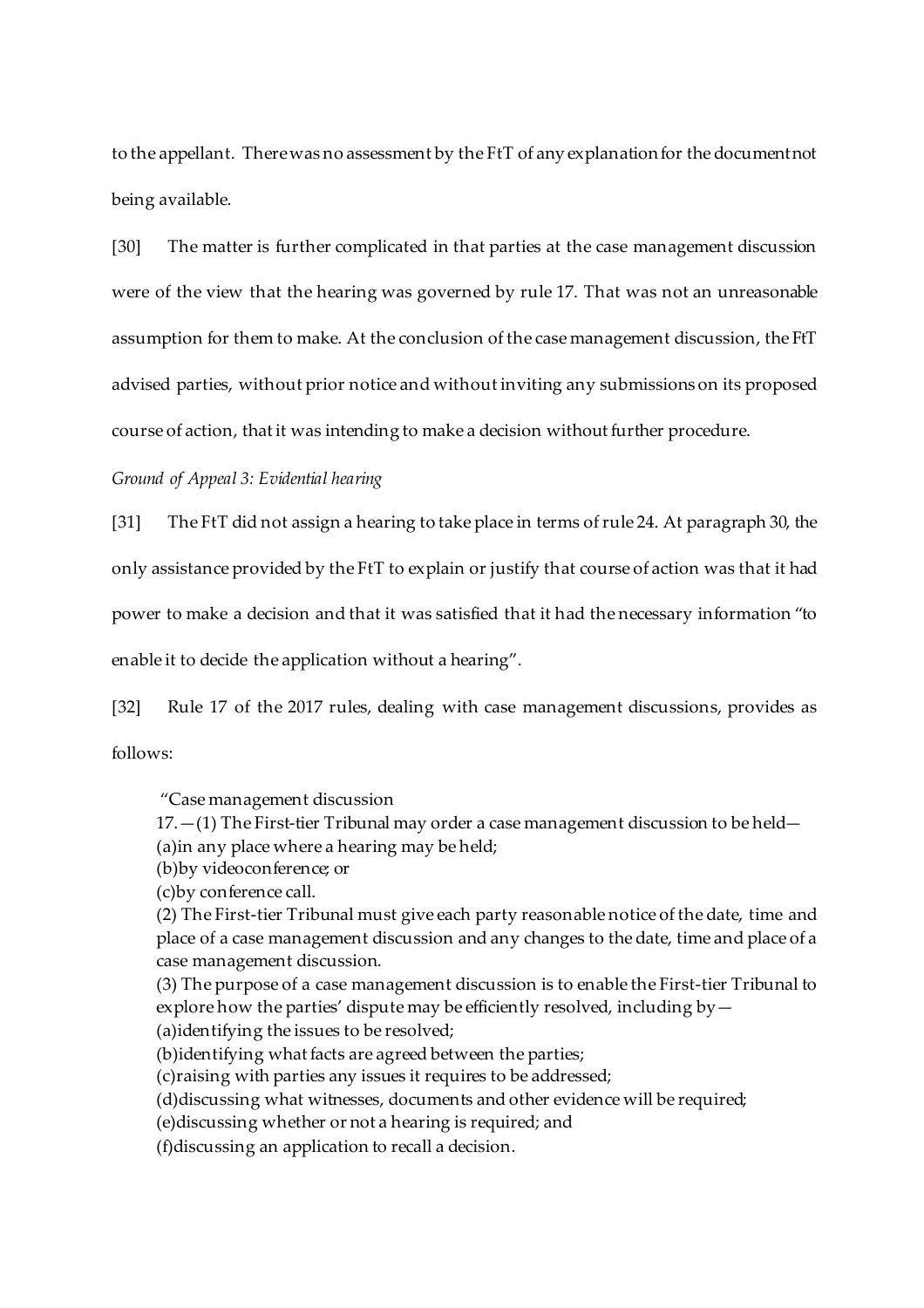(4) The First-tier Tribunal may do anything at a case management discussion which it may do at a hearing, including making a decision."

[33] Rule 17(3) describes thepurposeofthecase management discussion as being "toenable the First Tier Tribunal to explore how the party's dispute may be efficiently resolved". It lists a number of steps which are not intended to be exhaustive. In considering those various steps, it is clear that one aspect of that discussion is to ascertain preparedness for the hearing in terms of rule 24. The FtT ought to be able to identify the disputed and undisputed issues - thereby cutting down the scope of any evidential hearing. It may look to the number of witnesses and documents and ascertain how that material may be dealt with at the hearing. It can be discuss and then decide whether or not a hearing is required – rule 17(3)(e).

[34] One can envisage situations where, at the conclusion of the case management discussion, a number ofdisputed issues are identified. The rule envisages the case proceeding to a hearing with a view to resolving those disputed issues. The case management discussion may then ascertain how the FtT will deal with the documents and other material at that hearing. At the conclusion of a case management discussion it should be made clear to parties the reason for the case proceeding to a hearing and how that will be conducted.

[35] The rule envisages that the matter may well be resolved at the case management discussion. Parties could renounce probation, that is, agree that there is sufficient agreement of the factual background or for some other reason a hearing on the evidence is not required. Rule 17(4) puts the matter beyond doubt in empowering the FtT to make a decision at a case management discussion.

[36] In deciding whether ahearing is requiredin terms ofrule24, theFtT wouldbe expected to canvass that issue with the parties, see rule 17(3)(e). As it was, in this case the parties were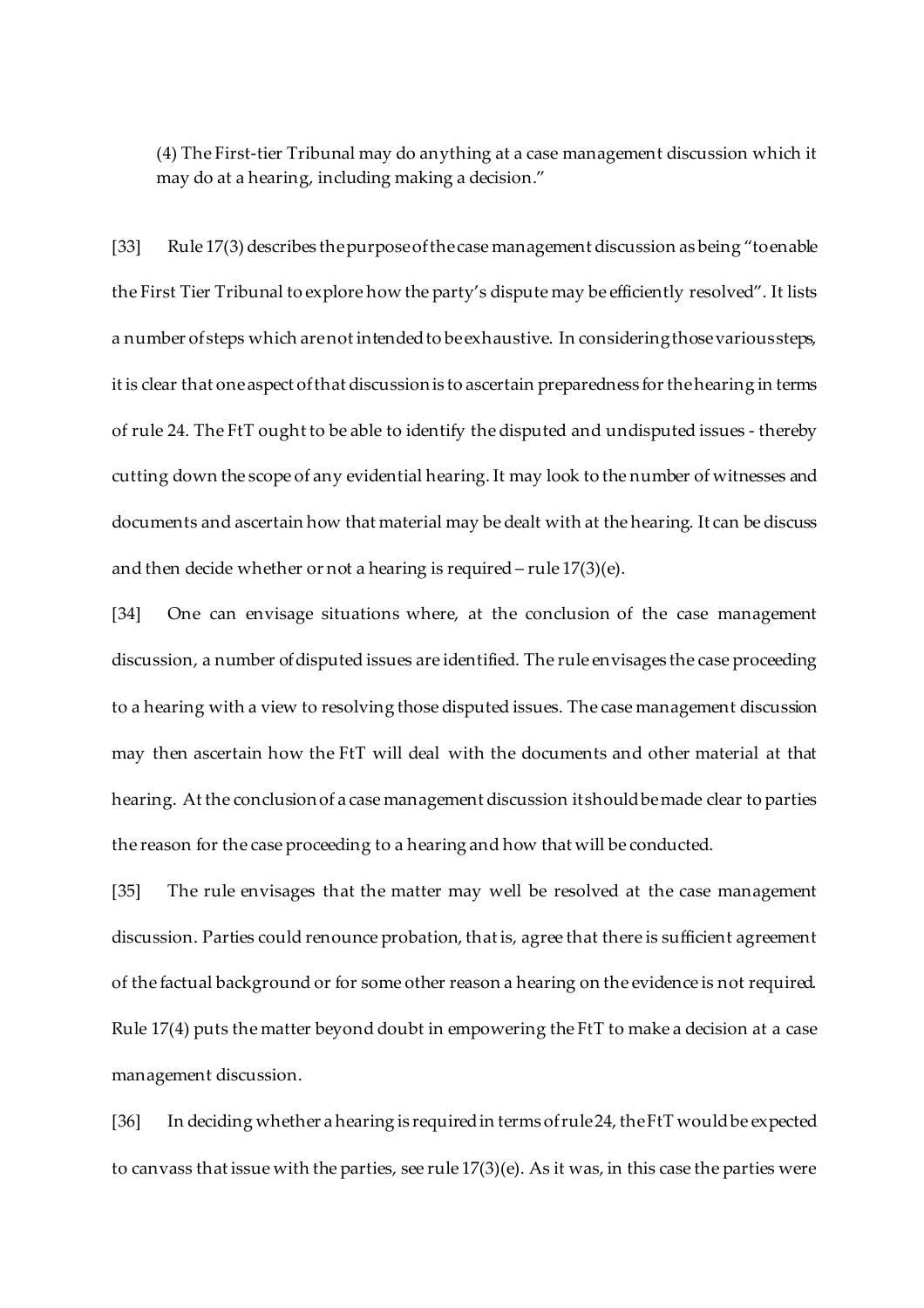not afforded an opportunity to make submissions as to whether that was appropriate or necessary. TheFtT provides no basis orexplanationas to whyit consideredthat an appropriate course of action, aside from an assertion that it had available to it the informationit needed to make a decision.

[37] Rule 17(4), which provides a power to make a decision at the case management discussion, requires to be read along with the overriding objective and in accordance with the requirements of common law procedural fairness. Before considering each of these factors, it is important to note that rule 17(4) does not provide any guidance as to when it should be invoked. For example, it falls short ofintroducing a presumption that adecision on the merits of the application is the conclusion the FtT should to move to at the end of the case management discussion. The remainder of rule 17 points the other way. It clearly envisages that preparations have commenced and ought to be allowed to be completed with a view to fixing a hearing in terms of rule 24.

[38] One purpose ofhaving a case management discussion in advanceofahearing in terms of rule 24 is in order that parties do not come upon that hearing without any guidance and structure as to the content of the hearing and the manner in which it has to be conducted.

*The overriding objective*

[39] Rule 2 of the 2017 regulations provides:

 $2. - (1)$  The overriding objective of the First-tier Tribunal is to deal with the proceedings justly.

(2) Dealing with the proceedings justly includes—

(a)dealing with theproceedings in amanner which isproportionate tothecomplexity of the issues and the resources of the parties;

(b)seeking informality and flexibility in proceedings;

(c)ensuring, so far as practicable, that the parties are on equal footing procedurally and are able to participate fully in the proceedings, including assisting any party in the presentation of the party's case without advocating the course they should take;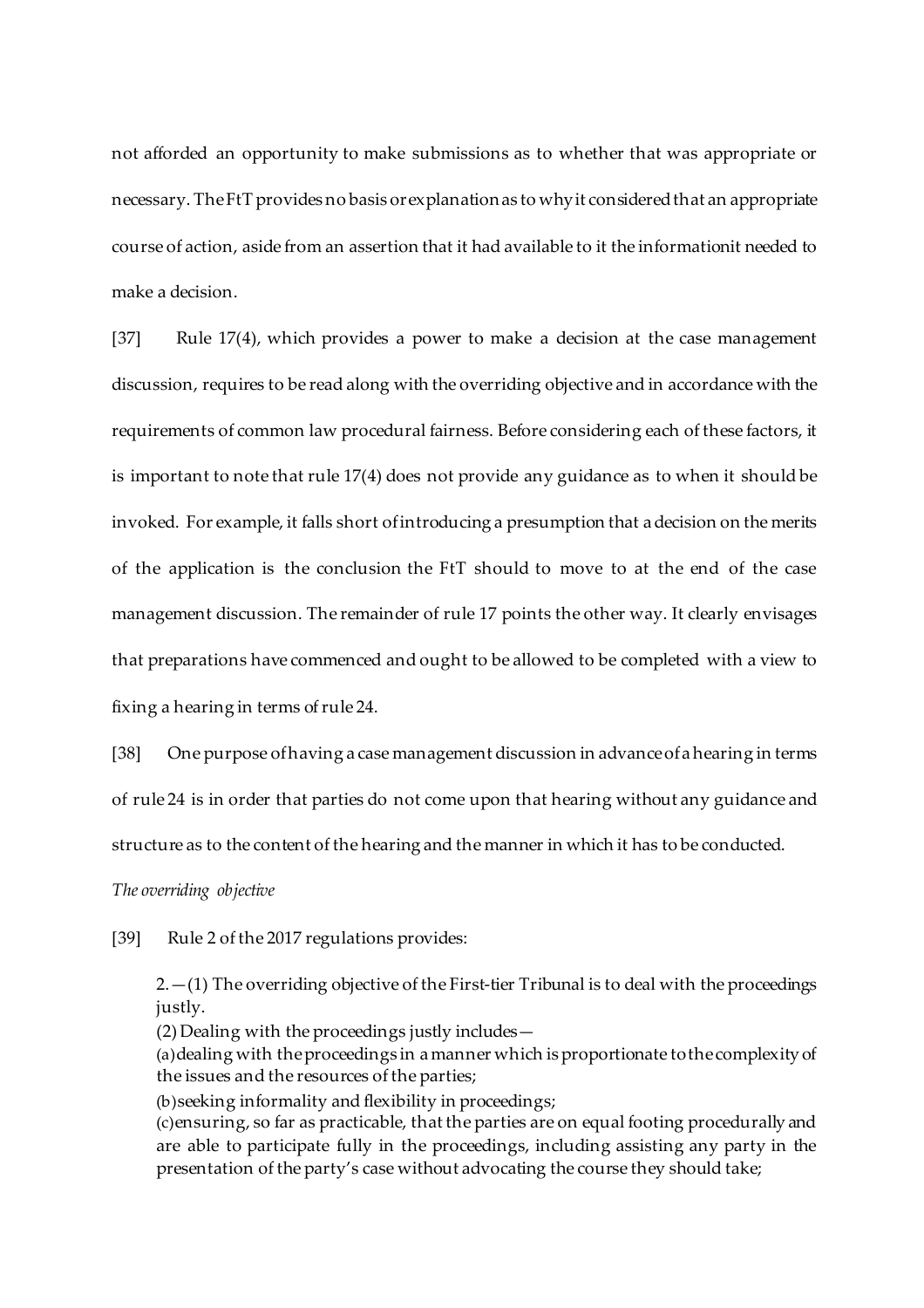(d)using the special expertise of the First-tier Tribunal effectively; and (e)avoiding delay, so far as compatible with the proper consideration of the issues.

[40] In determining whether or not to invoke the power in rule 17(4) to issue a determination without a hearing in terms ofrule 24, the FtT must be guided by the overriding objective. In terms of rule 3 the FtT:

"must seek to give effect to the overriding objective when— (a)exercising any power under these Rules; and (b)interpreting any rule. "

[41] It must manage proceedings in accordance with the overriding objective: rule 3(2). In applying rule 17(4), it ought to askitself whether the hearing is requiredin order to dealjustly with the application. The failure of the FtT in this case to ask to address itself as to whether it was just to proceed without a hearing under rule 24 amounts to an error of law.

*Procedural fairness*

[42] What the requirements of common law procedural fairness call for in the particular circumstances of any case are fact specific. The statements of principle on common law proceduralfairness weregatheredtogetherrecently by FordhamJ in *Joint Council forthe Welfare of Immigrants* v *The President of the Upper Tribunal (Immigration and Asylum Chamber)* 2020

EWHC 3103 (Admin):

## *"BasicRequirements of Common Law Procedural Fairness*

2.2As Lord Steyn explained in *R v SSHD, ex p Pierson* [1998] AC 539 at 591F: "the rule of law enforces minimumstandards offairness, both substantiveandprocedural". AsLord Dyson explained in *Al Rawi v Security Service* [2011] UKSC 34 [2012] 1 AC 531 at paragraph 22, the "parties" to proceedings have a "fundamental common law right to participate in the proceedings in accordance with the common law principles of natural justice and open justice". The basic requirements of common law procedural fairness engage the principle of legality….They inform the overriding objective…..

*Contextual Application of Common Law Procedural Fairness*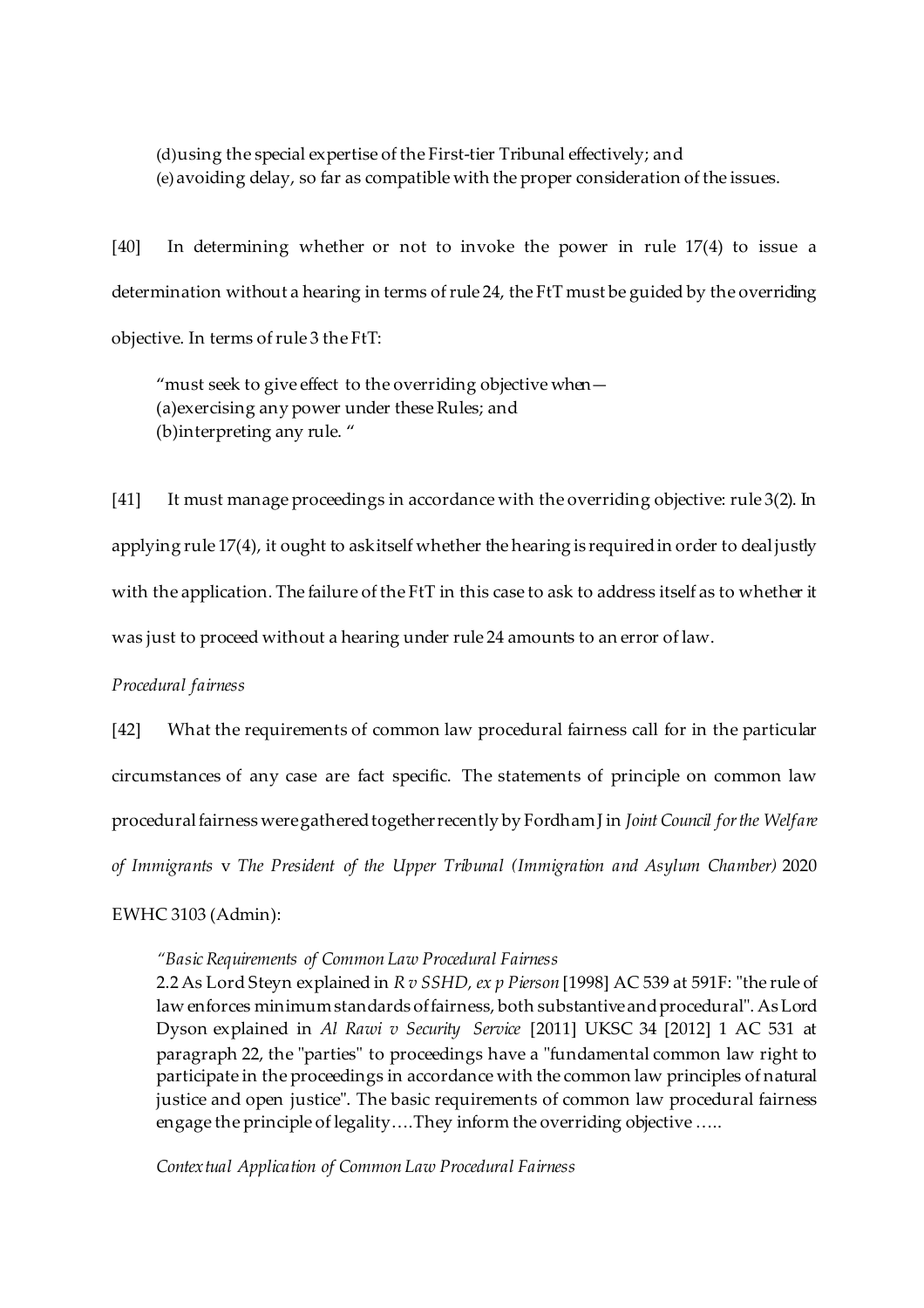2.3 The basic requirements of common law procedural fairness are flexible and contextualintheirapplication.In*Lloyd vMcMahon*[1987] AC 625, LordBridgeexpressed that point in the following way (at 702H): "the so-called rules of natural justice are not engraved on tablets of stone… What the requirements of fairness demand when any body, domestic, administrative or judicial, has to make a decision which will affect the rights of individuals depends on the character of the decision-making body, the kind of decision it has to make and the statutory or other framework in which it operates". As Lord Mustill put it in *R v SSHD, ex p Doody* [1994] 1 AC 531 at 560D-G: "The standards of fairness are not immutable. They may change with the passage of time, both in … general and in their application to decisions of a particular type… The principles of fairness are not to be applied by rote identically in every situation. What fairness demands is dependent on the context of the decision, and this is to be taken into account in all its aspects… An essential feature of the context is the statute which creates the discretion, as regards both its language and the shape of the legal and administrative system within which the decision is taken". This passage was cited most recently in *R (Pathan) v SSHD* [2020] UKSC 41 at paragraph 55."

[43] The factual matrix of a dispute – not restricted to disputed questions of fact - may

amount to a reason why fairness compels an evidential hearing. Fordham J said this at para.

## 6.4:

"The factual content of a case can be a basis why fairness requires a hearing. An oral hearing "is most obviously necessary to achieve a just decision in a case where facts are in issuewhich may affect theoutcome"(*West*[*v ParoleBoard* [2005] UKHL 1 [2005] 1WLR 350) at paragraph 31: LordBingham). Incases "wherecredibility andveracity areat issue … written submissions are a wholly unsatisfactory basis for decision" (*Goldberg v Kelly* (1970) 397US 254, 269 (BrennanJ),citedin *West* at paragraph 31 by LordBingham)."[A]n oral hearing will … often" be necessary "[w]here facts which appear … to be important are in dispute, or wherea significant explanationor mitigationis advancedwhich needs to be heardorally in orderfairly to determineits credibility"(*Osborn*[*vParoleBoard* [2013] UKSC 61 [2014] AC 1115] at paragraph 2(ii)(a): Lord Reed). Even where there is "no dispute on the primary facts" so that "important facts are not in dispute", a court or tribunal "may well be greatly assisted" by an oral hearing because facts may be "open to explanation" or "may lose some of their significance in the light of other … facts" (*West* at §§34-35 (Lord Bingham). It is an unduly "constricted" approach to "the common law duty of procedural fairness" to apply, as a "test" of whether an oral hearing is required, thequestion whether"theprimary facts" are in "dispute"(*West* at paragraphs 34-35: Lord Bingham). It is necessary to "guard against any tendency to underestimate the importance of issues of fact which may be… open to explanation" (*Osborn* at paragraph  $2(ii)(a)$ : Lord Reed)."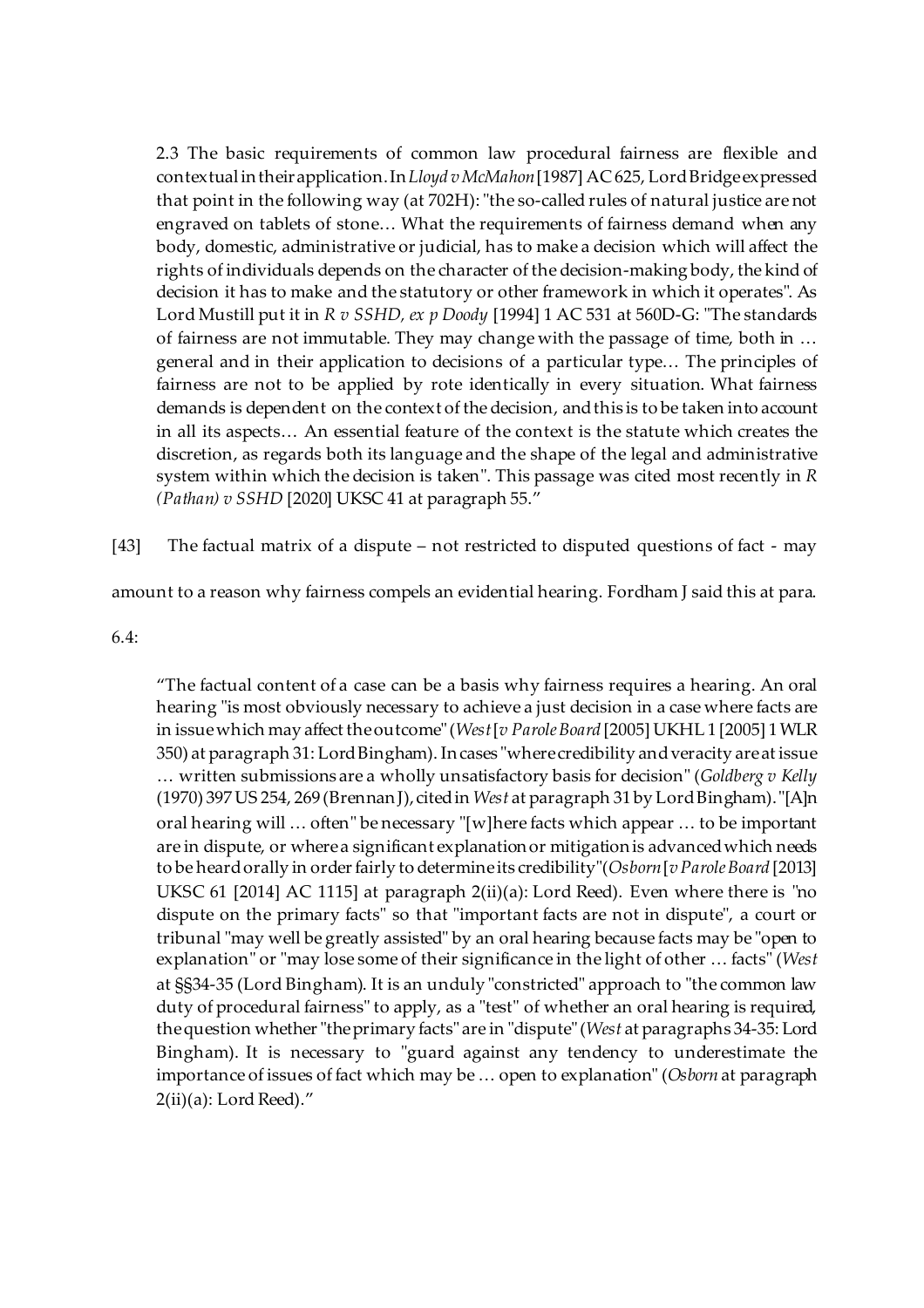[44] In *R (Ewing) v Department of Constitution of Affairs* 2006 EWHC 504 (Admin); 2006 2 All ER 993 the court looked at a practice direction created to deal with applications by vexatious litigants forleave to commence proceedings. Theissue in that casewas whether ahearing was required in order to determine upon such applications or if instead the matter could be dealt with on papers alone. The courtheld in that case that the decision was fact specific; there may be some circumstances where a hearing is called for. The court discussed the fact sensitive nature of the requirements of common law fairness. Fairness does not preclude the considerationofan issueon papers alone, even to resolvedisputed questions offact. Thecourt in that case left matters to the good sense of decision makers, see paragraph 24.

[45] When one looks at its decision making here, it is clear that the FtT here was hampered by its failure to fix a hearing and to have available further material to enable it to complete its fact finding task. It did not address the exclusion of parties from the decision making process. The appellant's case was decided without reference to her account of the dampness, and its effects over the period of the tenancy. She was unable to give an account at a hearing about what she suffered, for example about the physical effects of the dampness, whether and to what extent the dampness was present at the commencement of the tenancy and whether the property deteriorated as a result of dampness. She also claimed she had suffered financialloss. It may be that had she been permitted to speak directly to the detail of her loss, the absence of vouching by way of receipts and the like, would have been unnecessary. The FtT could, of course, have proceeded on the appellant's account alone.

[46] Similarly, the respondent's account regarding the state of the cooker and floor covering was never heard. Its importance to the decision making process of the FtT is writ large, see,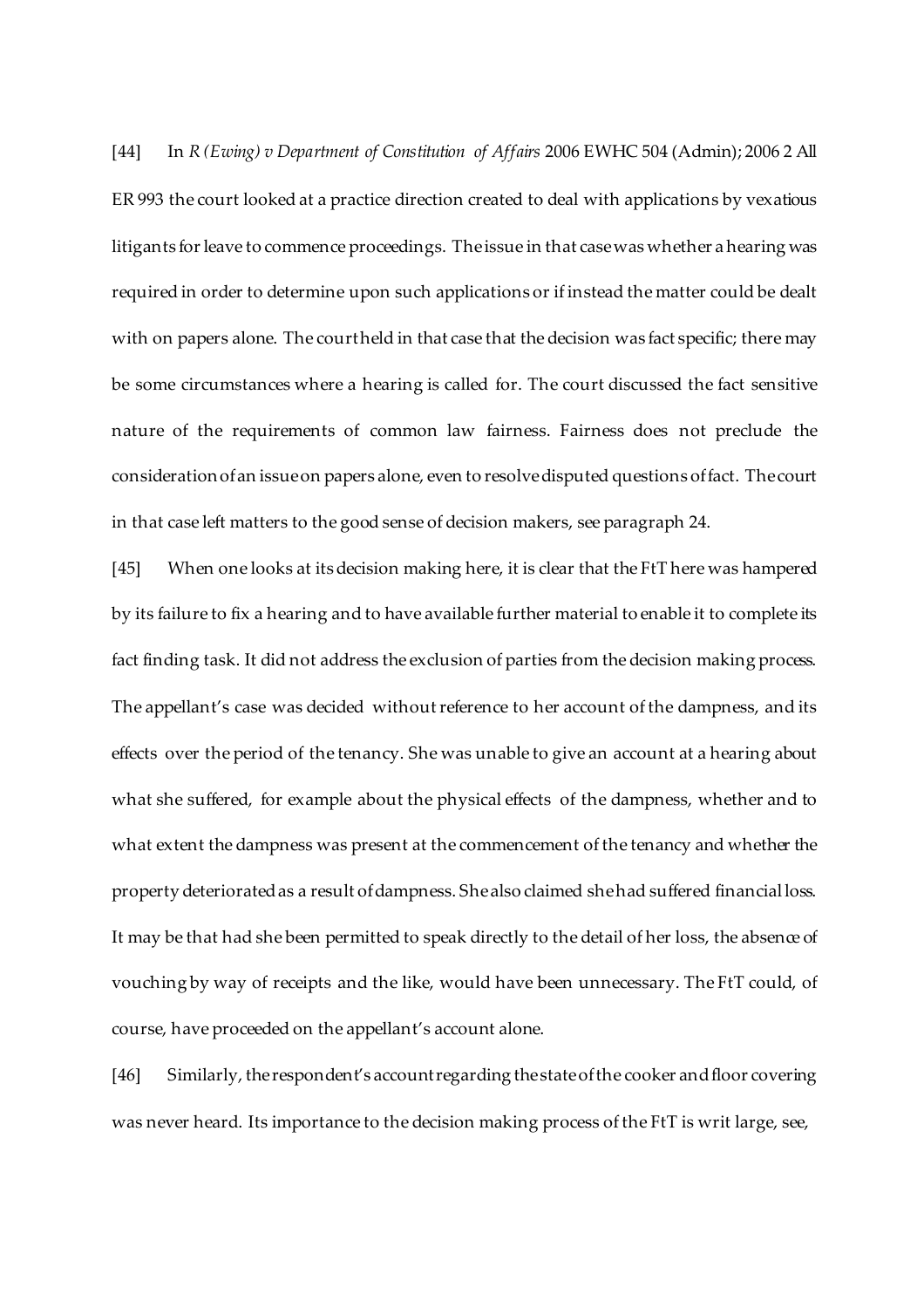for example, paragraphs 44 and 45 where the FtT said that evidence presented at that point in time was not sufficient.

[47] The fixing of a hearing, with further evidence inevitably being made available, would have assisted the FtT in relation to the problems it encountered with the state of the evidence at the conclusion of the case management discussion.

[48] The FtT considered that it had the power to decide the case at the conclusion of the case management discussion. It arrived at that decision without inviting submissions upon that suggested course. It intimated that decision (that it would make a decision and fix no further hearing) at the close of the case management discussion. There was no consideration of the overriding objective or what common law fairness demanded in the circumstances of the case. In proceeding in this summary fashion without giving any consideration to those factors, the FtT fell into error.

#### *Ground of Appeal 4: Reasons*

## *FtT Decision*

[49] At paragraph 32 the FtT embarked upon its analysis of the evidence then available to it, including those documentary productions which had been lodged. It notes certain inconsistencies within and between the parties' respective positions.

[50] The summary of a chain of communication between parties is included at paragraph 38. At paragraph 39, which was the subject of submissions before the UT hearing, the FtT made a number of observations relative to the dispute about non-payment of rent. These are not findings in fact. The FtT opined that the landlords ought to have been more pro-active in light of the tenant's ill-health. The FtT goes on –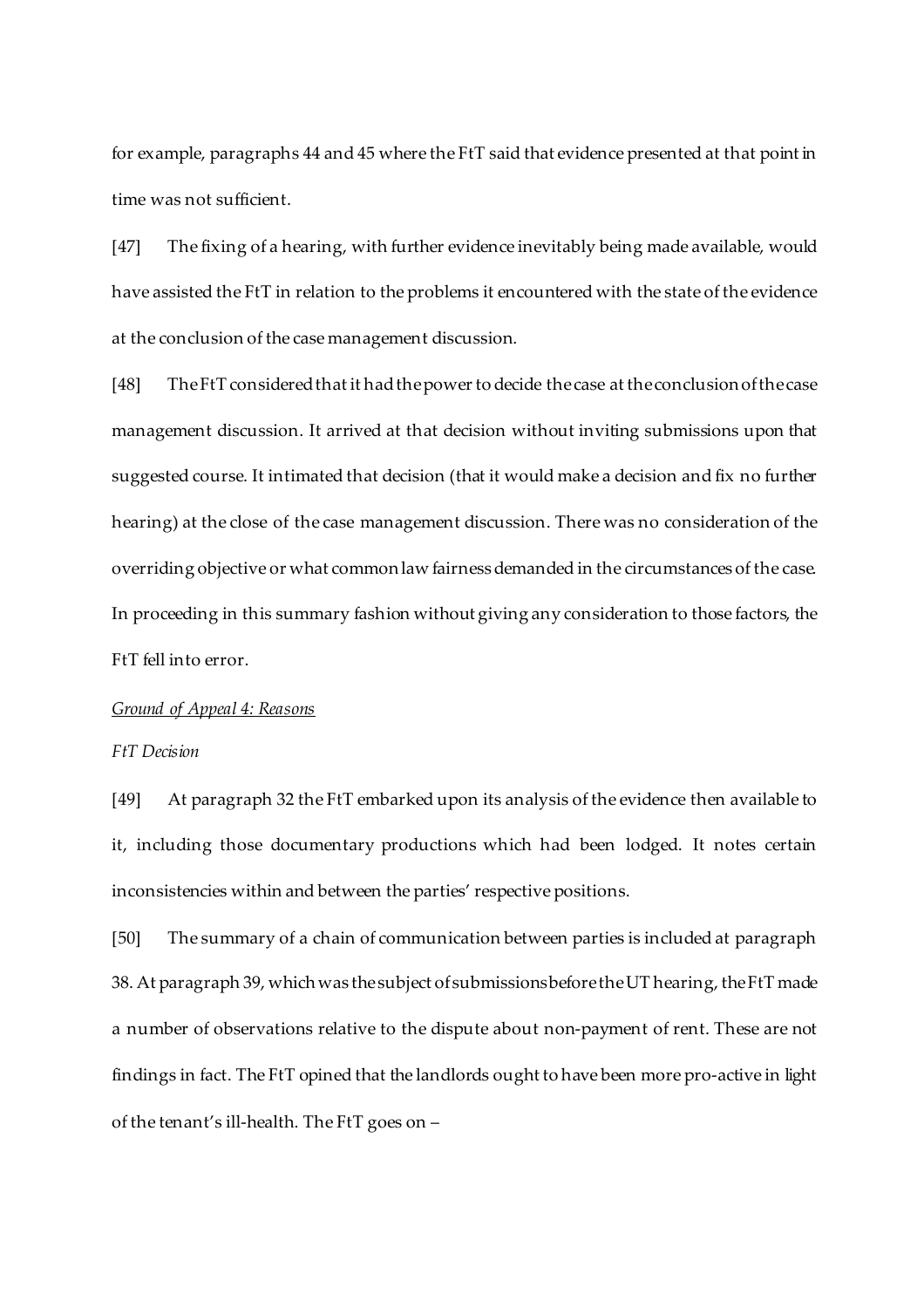"The [respondents] should have arranged to inspect the property whenever the easing of lockdown restrictions permitted."

[51] At paragraph 40, the FtT states that it was unable to determine what caused the mould within the property. It seems therefore to accept that there was mould present within the property. There is, however, no positive finding to this effect. The FtT observes that there is no written report (presumably from a surveyor). The landlords' agent advised the appellant of the need for ventilation.

[52] The FtT considered the check in and check out reports. The reports noted mould patches at theproperty. Dealing withthechallengeto thelack ofindependence in thecheckout report, the FtT stated at paragraph 41 that it:

"could think of no reason why more widespread dampness issues would not have been mentioned in the [check out] report had these been evident in the property only a few days after the [tenant] vacated it."

This appears to be a comment on the weight to be attributed to the check out report as opposed to dealing with the challenge to it lacking independence in its compilation. The FtTappears to take the view that the contents of the report are unimpeachable.

[53] At paragraph 42, the FtT relied upon the checkout report and attached greater weight to it than the tenant's recorded assertion that the property "was riddled with damp and mould". It rejected that latter contention on the basis that it "had not been substantiated". It placed reliance upon the checkout report, describing it as:

"the best evidence available.....as to the condition of the property, kitchen floor covering and the cooker, at the end of the tenancy".

[54] The FtT makes criticisms of the landlords' agents for the failing to carry out an inspection and then concludes at paragraph 42: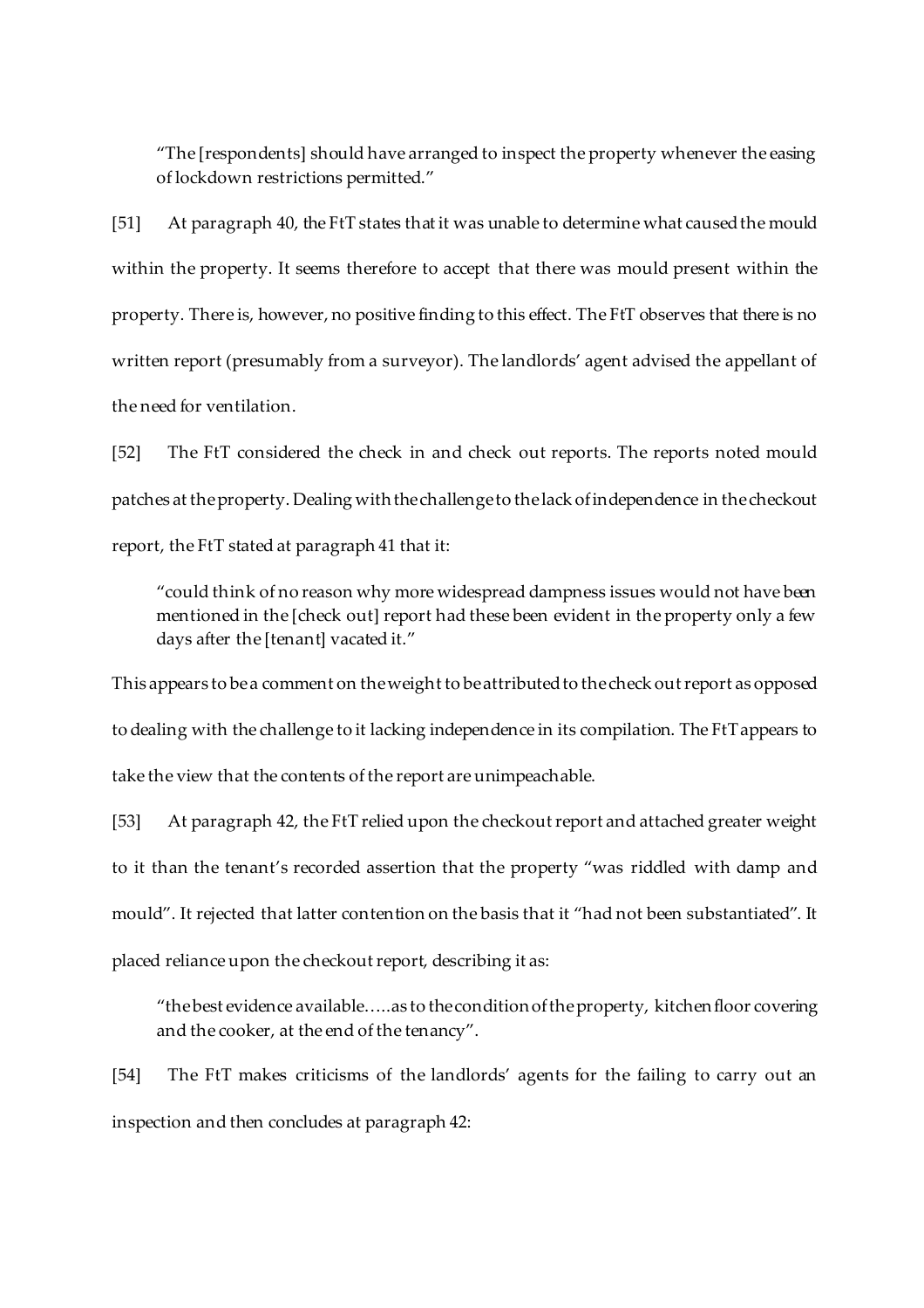"*Accordingly* the Tribunal was not persuaded that the [tenant's] claim for an abatement ofrent should be upheld." (Emphasis added)

[55] The respondents' claim for financial loss in relation to personal possessions affected by dampness was not upheld on the basis that the appellant:

"had providedno evidence to support the claim and no vouching in respect of any costs that she has incurred."

[56] The lack of evidence is relied upon as a basis to reject the appellant's counterclaim. This conclusion was arrived at after the conclusion of a hearing where the appellant was not afforded theopportunity to giveevidence, perhaps to provide thevery evidence that may well have persuaded a factfinder that she had suffered loss.

*Cooker*

[57] In relation to the cooker, the respondents' claim was rejected on the basis that, from the photograph produced, the FtT was unable to decide whether the deterioration complained of was attributable to misuse or to fair wear and tear. The FtT appears to have relied solely upon the material that was before it at thecase management discussion. The photograph lackedthe clarity to enable the FtT to make a definitive decision upon what it contained.

*Floor Covering*

[58] The deterioration in the condition of the vinyl floor covering appears to have been accepted but a dispute as to its cause arose for determination. The landlords said items had been moved; the tenant said that the matter had been reportedandthat the floor covering had incorrectly fitted. Rejection of this part of the respondents' claim was on the basis that:

"the Tribunal was unable to prefer either party's evidence over that or the other party, so it could not make a finding that it was a matter that should be rectified at the respondent's expense".

Why that matter could not be resolved at a hearing convened in terms of rule 24 is not stated.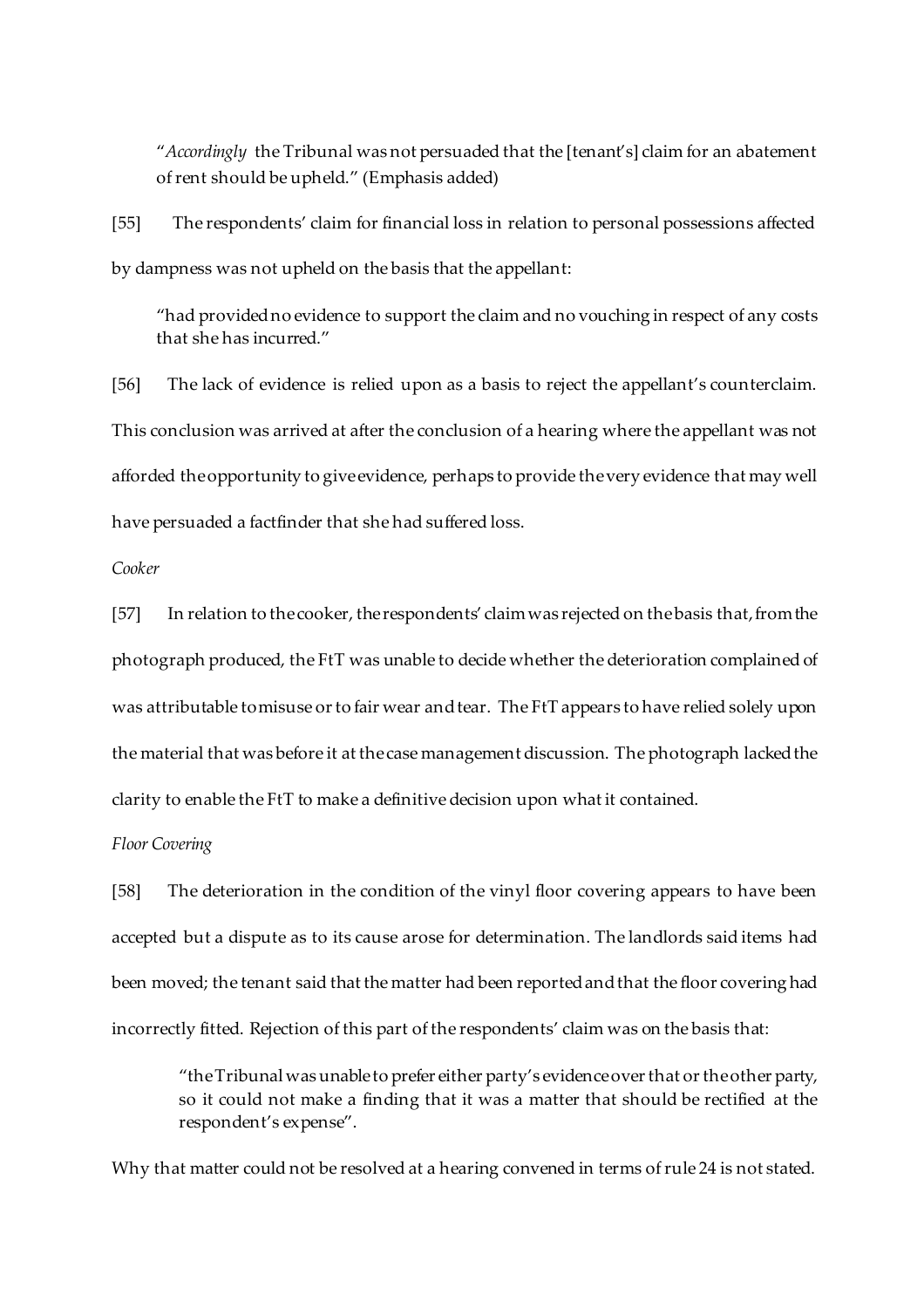[59] The FtT appears to move from the premise that it was constrained by the material before it. It was unable to choose between the competing accounts and therefore made no finding.

[60] The FtT's approach to its assessment of the evidence appears to proceed upon making choices and attaching weight to particular parts of the evidence and submissions made at the case management discussion. It provides reasonsin relation to this assessment whilst offering criticism in relation to omissions or defects in the evidence available to it. The tenant's contention regarding the state of the property according to the FtT "had not been substantiated"; there was no vouching produced leading to a finding that the counter claim could not be upheld; the photograph was indistinct meaning the FtT was unable to make a decision on the cause of deterioration.

[61] The inability to make certain findings arises due to the fact that the FtT decided it was hamstrung by the state of the evidence before it. However, the constraints on its fact finding function were self-imposed. The FtT fettered its own fact finding function by proceeding to decide the case by reference solely to the material that was available to it at the case management discussion. This misapprehension of its fact finding role led the FtT into error.

## **Conclusion**

[62] TheFtT fell into errorin arriving at adecision at theconclusionofthecasemanagement discussion without considering whether the overriding duty to deal with the case justly and therequirements ofcommon law fairness necessitateda hearing on thefacts of thecase. It was hampered in its fact finding function by its failure to hear parties on the disputed questions of fact at a hearing in terms of rule 24.